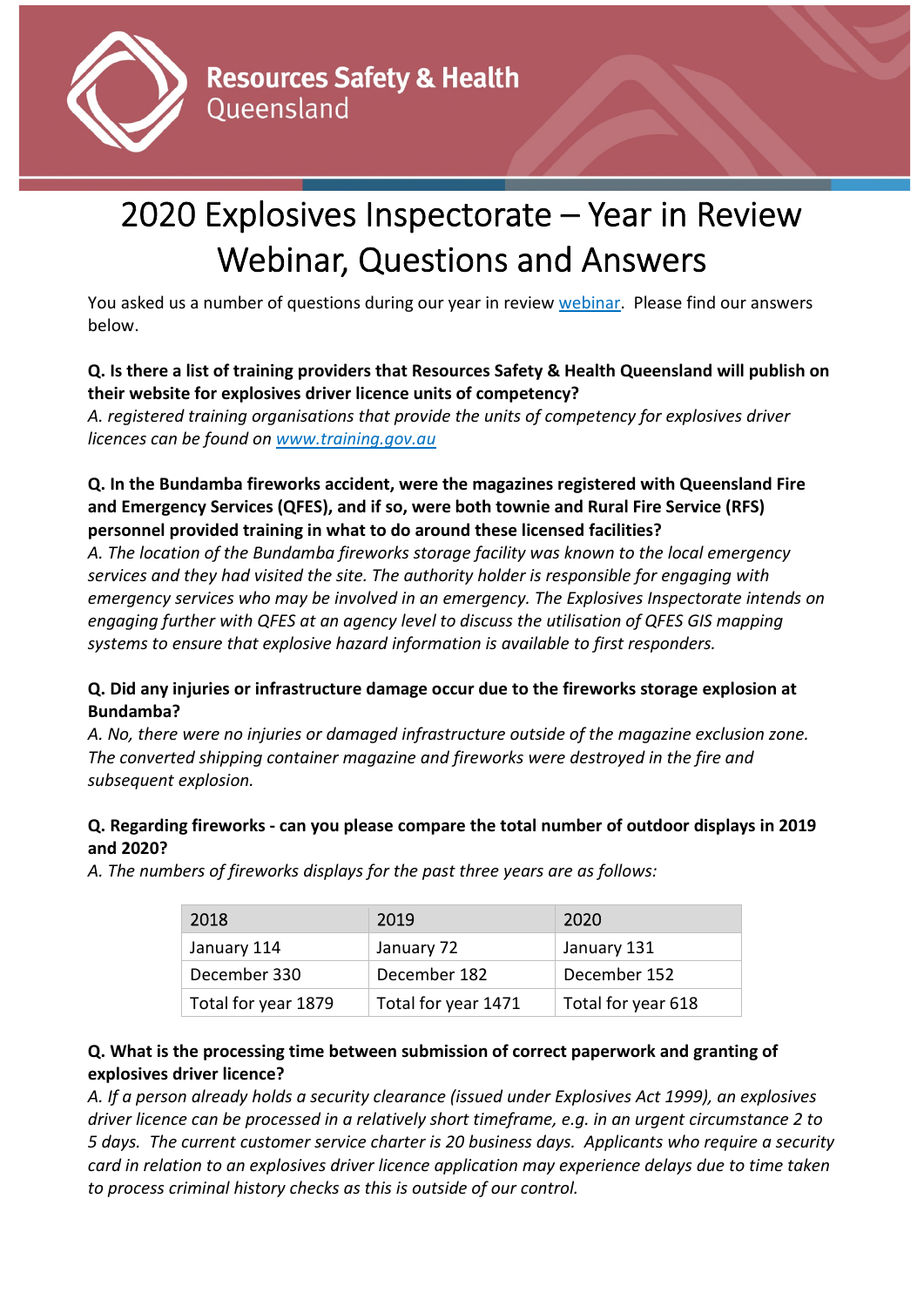**Q. Regarding security clearances – has any thought been given when the applicant has been dismissed from work with explosives while under the influence of drugs? A points penalty noted towards the individual's licence could be something to be implemented.** 

*A. The Explosives Inspectorate can only take action where authority holders are charged with a criminal offence. Where the employer finds an employee under the influence of drugs or alcohol, it would be up to the site to determine the severity of the employee's actions and determine if they wish to contact police. Currently there is no provision under the Explosives Act 1999 to implement a point system against a person's authority.* 

#### **Q. If I'm served with a domestic violence order (DVO) what should I do?**

*A. If you hold a security clearance issued under the Explosives Act 1999 and you are named as a respondent in a DVO or Protection Notice/Protection order, you are obligated under [Explosives](https://www.legislation.qld.gov.au/view/html/inforce/current/sl-2017-0150#sec.18B)  [Regulation 2017 Section 18B](https://www.legislation.qld.gov.au/view/html/inforce/current/sl-2017-0150#sec.18B) to notify the Explosives Inspectorate by emailing QESC@rshq.qld.gov.au or phoning 07 3199 8023.* 

#### **Q. Does a licensed shotfirer need to also have a security clearance and an explosives driver licence?**

*A. A shotfirer does not require an explosives driver licence if transporting a load authorised under the shotfirer Licence. Refer t[o Section 135 of Explosives Regulations 2017.](https://www.legislation.qld.gov.au/view/html/inforce/current/sl-2017-0150#sec.135) A shotfirer Licence requires a security clearance. [Transitional arrangements](https://www.vision6.com.au/v/23788/1774167071/email.html?k=Gtpv7rKX7OANWqVRFn1VOjLTs1Yps7FmqnAvadSqRLA) may apply.* 

#### **Q. Can you please confirm ongoing requirements for transportation of low risk explosives power device cartridges?**

*A. No authority to possess or transport is required for power device cartridges of classes 1.4S & 1.4C. See [Explosives Information Bulletin 51](https://www.rshq.qld.gov.au/safety-notices/explosives/Transport-of-low-risk-loads-of-explosives) for more information.*

#### **Q. Will an explosives driver licence be required for drivers transporting category 1 explosives loads?**

*A. An explosives driver licence will be required for class 1, category 1 loads if a person is transporting under a licence to transport explosives.* 

#### **Q. In regard to explosive recoveries, are commercial explosives still being found in the public arena?**

*A. Commercial blasting explosives now accounts for a small proportion of the recoveries managed by the Explosives Inspectorate.* 

#### **Q. Is the explosives driver licence transferable? E.g. a driver moving employment between explosive transport operators.**

*A. The explosives driver licence is issued to an individual. The explosives driver licence allows the individual to drive a licensed explosives vehicle, no matter which employer the individual is working for. This works in the same way as any other occupational licence e.g. a forklift licence.* 

## **Q. Question to Chief Inspector please: Does the Dr Brady review of mining fatalities have relevance for the explosives sector? What would you ask the industry to focus on?**